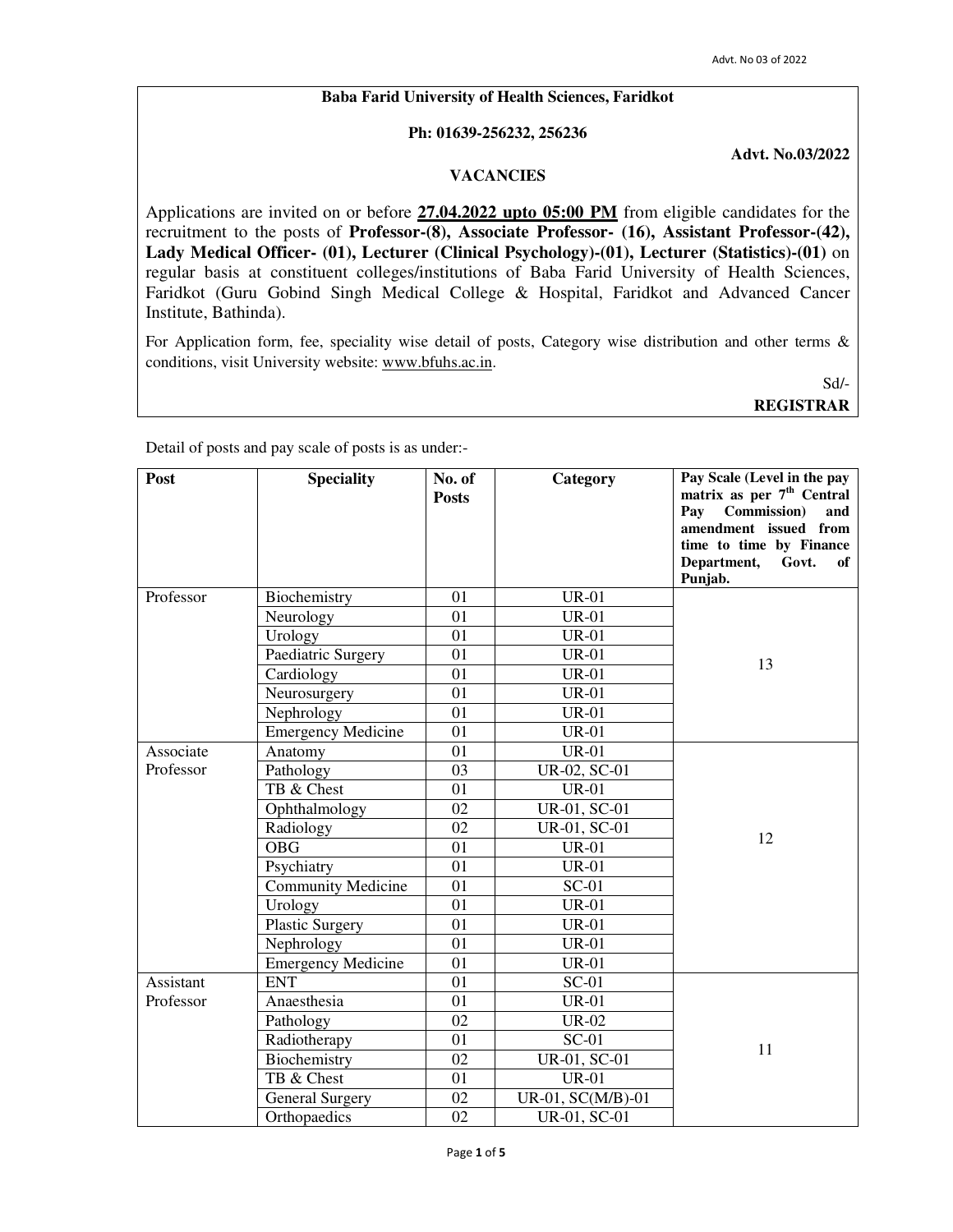|                       | <b>OBG</b>                     | 03 | UR-01, SC-02(R/O-01, |                                      |
|-----------------------|--------------------------------|----|----------------------|--------------------------------------|
|                       |                                |    | $M/B-01$ )           |                                      |
|                       | Radio-diagnosis                | 02 | UR-01, SC-01         |                                      |
|                       | <b>Blood Bank</b>              | 02 | UR-01, SC-01         |                                      |
|                       | Nuclear Medicine               | 02 | UR-01, SC-01         |                                      |
|                       | Psychiatry                     | 01 | <b>UR-01</b>         |                                      |
|                       | Physical Medicine &            | 01 | <b>UR-01</b>         |                                      |
|                       | Rehabilitation                 |    |                      |                                      |
|                       | Paediatrics                    | 02 | UR-01, SC-01         |                                      |
|                       | Pharmacology                   | 01 | $SC-01$              |                                      |
|                       | <b>Medical Oncology</b>        | 02 | UR-01, SC-01         |                                      |
|                       | <b>Surgical Oncology</b>       | 02 | UR-01, SC-01         |                                      |
|                       | Neurology                      | 01 | <b>UR-01</b>         |                                      |
|                       | Nephrology                     | 02 | UR-01, SC-01         |                                      |
|                       | General Medicine               | 02 | $SC(M/B)-01$ , Ex-   |                                      |
|                       |                                |    | Serviceman-01        |                                      |
|                       | Urology                        | 02 | UR-01, SC-01         |                                      |
|                       | Paediatrc Surgery              | 01 | $UR-01$              |                                      |
|                       | Cardiology                     | 01 | $UR-01$              |                                      |
|                       | Neurosurgery                   | 02 | UR-01, SC-01         |                                      |
|                       | <b>Emergency Medicine</b>      | 01 | <b>UR-01</b>         |                                      |
| Lady Medical Officer  |                                | 01 | $SC-01$              | $07^{\text{th}}$<br>As<br>per<br>pay |
|                       | Lecturer (Clinical Psychology) | 01 | $SC-01$              | commission<br>of Central             |
| Lecturer (Statistics) |                                | 01 | $SC-01$              | Government<br>and                    |
|                       |                                |    |                      | amendment issued from                |
|                       |                                |    |                      | time to time by Finance              |
|                       |                                |    |                      | Department, Govt.<br>of              |
|                       |                                |    |                      | Punjab.                              |
|                       |                                |    |                      |                                      |

## **Qualification & Experience-**

**1. Professor:** Who have an experience of teaching for a minimum period of ten years after completion of Post Graduation, which shall include three years experience as Reader or Associate Professor and four years experience as Assistant Professor in the concerned specialty in a recognized Post Graduate Medical College and three years as Senior Resident or Registrar or Lecturer or Demonstrator or Tutor or equivalent or higher teaching faculty posts in the concerned specialty in a recognized Medical College.

**Publications :** Who have four Research Publications (Published or accepted) to their credit, including two publications as first author or corresponding author as Reader or Associate Professor in PubMed or Excerpta Medica or Embased Medica or Index Medicus Journals

### **Eligibility Criteria for the post of Professor (Emergency Medicine) as per National Medical Commission of India.**

**2. Associate Professor:** who have an experience of teaching for a minimum period of seven years after completion of Post Graduation, which shall include four years experience as Assistant Professor in the concerned specialty in recognized Post Graduate Medical College and three years as Senior Resident or Registrar or Lecturer or Demonstrator or Tutor or equivalent or higher teaching faculty posts in the concerned specialty in a recognized Medical College.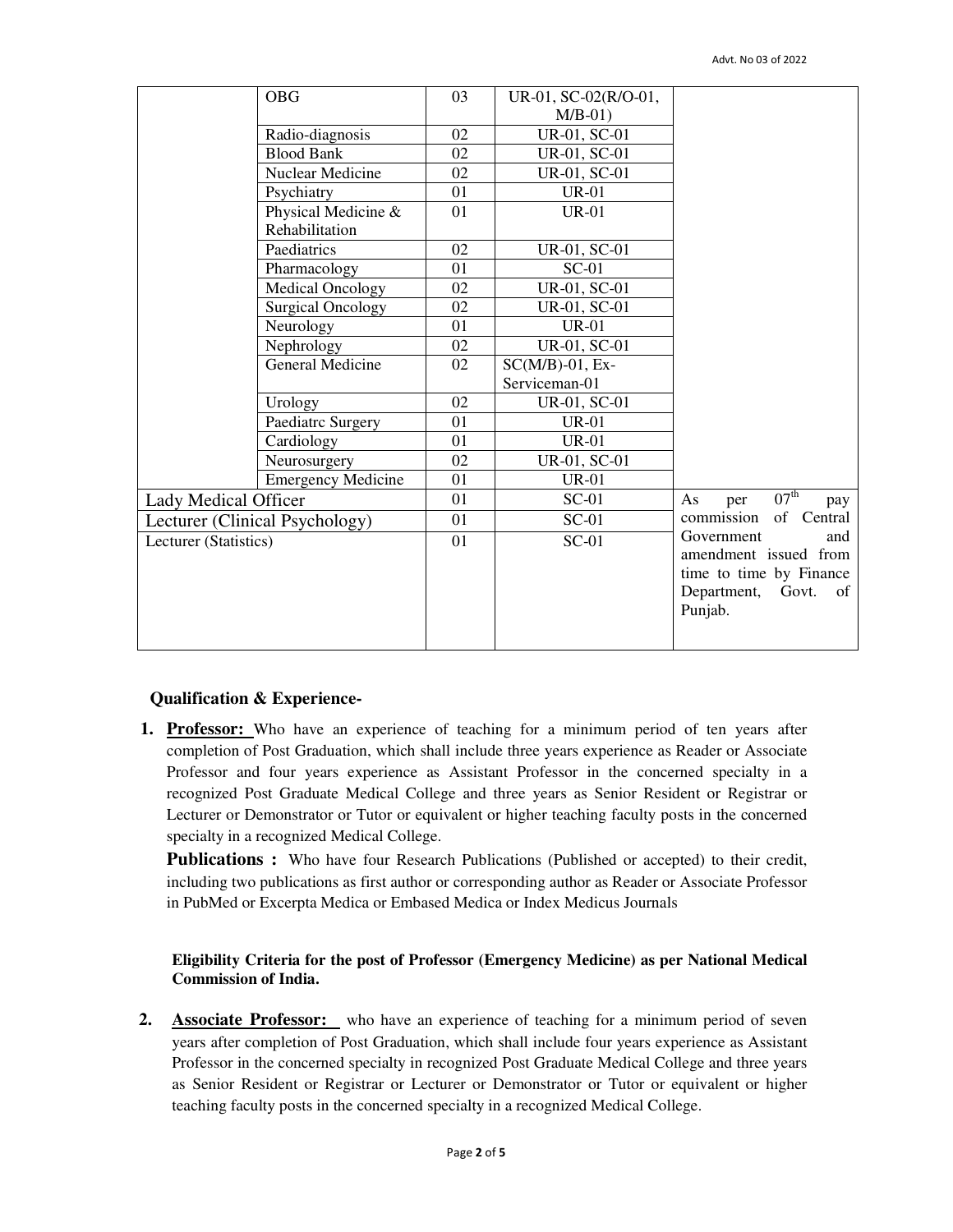**Publications :** who have two Research Publications (published or accepted) to their credit, including two publications as first author or corresponding author as Assistant Professor in PubMed or Excerpta Medica or Embased Medica or Index Medicus Journals

### **Eligibility Criteria for the post of Associate Professor (Emergency Medicine) as per National Medical Commission of India.**

**3. Assistant Professor:** From amongst the candidates who, after completion of Post Graduation, have an experience of teaching for a minimum period of three years as Senior Resident or Registrar or Lecturer or Demonstrator or Tutor or equivalent or higher teaching faculty posts in the concerned specialty in a recognized Medical College.

The candidates who have done super-speciality (DM/M.Ch) in concerned specialty shall be directly eligible for post Assistant Professor. The Candidate who has done DNB, which fulfills the equivalence criteria of National Medical Commission for MD/MS/DM/M.Ch shall be considered as meeting the post graduation qualification.

### **Eligibility Criteria for the post of Assistant Professor (Emergency Medicine) as per National Medical Commission of India.**

# **4. Lady Medical Officer:-**

MBBS degree from a institution recognized by the National Medical Commission of India.

# **5. Lecturer (Clinical Psychology):-**

- 1. M.A. (Psychology) with Ph.D in relevant subject.
- 2. Work experience five years minimum in the relevant field.

# **6. Lecturer (Statistics):-**

- 1. M.Sc (Statistics) from recognized University
- 2. 04 years experience in recognized Medical College/Govt. Hospital

# **Basic Qualification for posts of medical faculty is as under:-**

| <b>Serial</b><br>No. | <b>Name of the Specialty</b>                                        | <b>Minimum Qualification</b>                       |
|----------------------|---------------------------------------------------------------------|----------------------------------------------------|
| 1                    | Anatomy                                                             | M.S. (Anatomy)/ M.D. (Anatomy)                     |
| 2                    | Physiology                                                          | M.D. (Physiology)                                  |
| 3                    | Biochemistry                                                        | M.D. (Biochemistry)                                |
| 4                    | Pathology/Clinical Pathology                                        | (Clinical Pathology shall be part of Pathology)    |
|                      |                                                                     | M.D.(Pathology)                                    |
| 5                    | Microbiology                                                        | M.D. (Bacteriology)/ M.D. (Microbiology)           |
| 6                    | Pharmacology                                                        | M.D.(Pharmacology)                                 |
| 7                    | Forensic Medicine                                                   | M.D. (Forensic Medicine)                           |
| 8                    | Community Medicine including Public Health                          | M.D. (Social<br>$&$ Preventive<br>Medicine)/<br>MD |
|                      |                                                                     | (Community Medicine)/ MD (Preventive<br>and        |
|                      |                                                                     | Social Medicine)                                   |
| 9                    | General Medicine                                                    | M.D. (Medicine) M.D. (General Medicine)            |
| 10                   | General Surgery                                                     | M.S. (Surgery)/ M.S. (General Surgery)             |
| 11                   | Obstetrics and Gynaecology                                          | M.D. (Obst. & Gynae.)/ M.S. (Obst. & Gynae.)       |
| 12                   | Pediatrics                                                          | M.D. (Paediatrics)                                 |
| 13                   | <b>Tuberculosis</b><br>Medicine/<br>Respiratory<br>Pulmonary<br>and | M.D. (Tuberculosis)/ M.D. (TB & Respiratory        |
|                      | Medicine                                                            | Diseases)/ MD (Pulmonary Medicine)/ M.D. (TB       |
|                      |                                                                     | & Chest Diseases)                                  |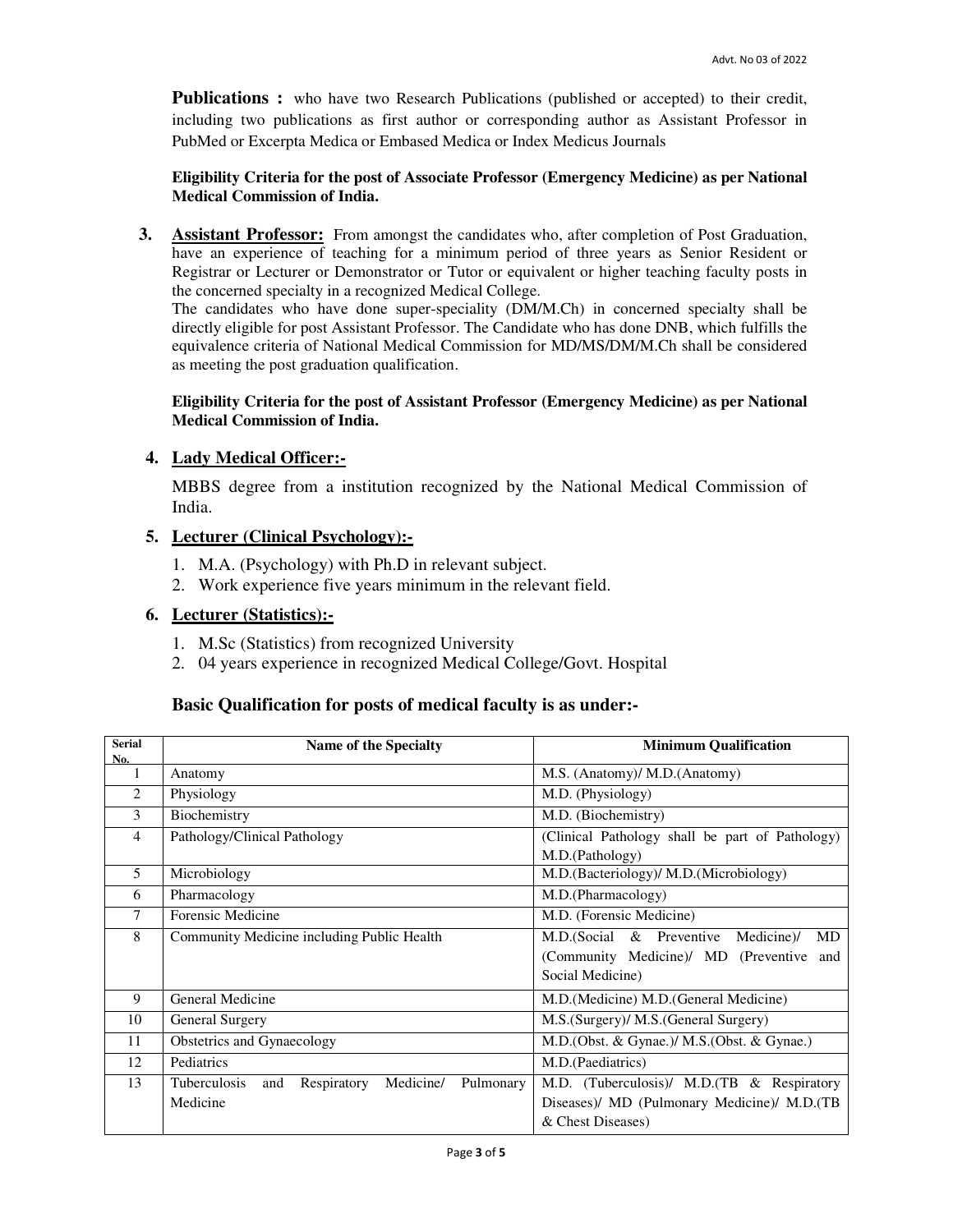| 14 | Psychiatry                                           | M.D.(Psychiatry)                                                                     |
|----|------------------------------------------------------|--------------------------------------------------------------------------------------|
| 15 | Dermatology, Venereology and Leprosy                 | M.D.(Dermatology<br>Venereology)<br>$\&$                                             |
|    |                                                      | M.D.(Dermatology)<br>M.D.(Dermatology,                                               |
|    |                                                      | Venereology & Leprosy)                                                               |
| 16 | Orthopaedics                                         | M.S. (Orthopaedics)                                                                  |
| 17 | Anaesthesiology including ICU                        | M.D. (Anaesthesiology)/ M.S. (Anaesthesiology)                                       |
| 18 | Radio-diagnosis                                      | M.D.(Radio-Diagnosis)/ M.D.(Radiology) / M.S.                                        |
|    |                                                      | (Radiology)                                                                          |
| 19 | Radiotherapy                                         | M.D.(Radiotherapy)                                                                   |
| 20 | Oto-Rhino-Laryngology                                | M.S.(Oto-Rhino Laryngology) / MS (ENT)                                               |
| 21 | Ophthalmology                                        | M.S. (Ophthalmology)/M.D. (Ophthalmology)                                            |
| 22 | Nuclear Medicine                                     | M.D.<br>(Nuclear<br>Medicine)/DNB<br>(Nuclear                                        |
|    |                                                      | Medicine)                                                                            |
| 23 | Physical Medicine and Rehabilitation                 | M.D.(P.M.R)/M.D.(Medicine) with Diploma in                                           |
|    |                                                      | PMR/ M.S.(General Surgery)/ M.S.(Orthopaedics)                                       |
|    |                                                      | with two years special training in the Speciality of                                 |
|    |                                                      | Medicine<br>Physical<br>and<br>Rehabilitation                                        |
|    |                                                      | (Rehabilitation Medicine) or three years of                                          |
|    |                                                      | equivalent training approved in the subject in any<br>approved institution in India. |
| 24 | Immuno Haematology and Blood Transfusion (Department | D.M.(Immunology)<br>M.D.(Immuno-<br><b>or</b>                                        |
|    | shall be called Transfusion Medicine)                | haematology<br>& Blood<br>Transfusion/<br>M.D.                                       |
|    |                                                      | M.D.<br>(Pathology)/<br>(Bacteriology)/                                              |
|    |                                                      | M.D.(Microbiology) with three years teaching                                         |
|    |                                                      | experience or special training in the Deptt. of                                      |
|    |                                                      | Immuno-Haematology & Blood Transfusion                                               |
| 25 | Hospital Administration                              | M.D.(Health<br>Administration)/<br>M.D.(Hospital                                     |
|    |                                                      | Administration)/<br>M.D.(Community<br>Health                                         |
|    |                                                      | Administration)                                                                      |
| 26 | Neonatology                                          | D.M.(Neonatology)/ M.D.(Paediatrics) with three                                      |
|    |                                                      | years special training in Neonatology in an                                          |
| 27 | Cardiology                                           | advance teaching centre.<br>D.M.(Cardiology)                                         |
| 28 | Endocrinology                                        | D.M.(Endocrinology)                                                                  |
| 29 | Medical Gastroenterology                             | Gastroenterology)/<br>D.M.(<br>Medical                                               |
|    |                                                      | D.M.(Gastroenterology)                                                               |
| 30 | <b>Medical Oncology</b>                              | D.M.(Medical Oncology)/ M.D.(Medicine) or                                            |
|    |                                                      | M.D. (Radio-therapy) or M.D. (Paediatrics) with                                      |
|    |                                                      | three years special training in Medical Oncology                                     |
|    |                                                      | in an advance teaching centre.                                                       |
| 31 | Nephrology                                           | D.M.(Nephrology)                                                                     |
| 32 | Neurology                                            | D.M.(Neurology)                                                                      |
| 33 | Cardio Vascular & Thoracic Surgery                   | M.Ch.(Cardio Vascular & Thoracic Surgery)/                                           |
|    |                                                      | M.Ch. (Cardiac Surgery)                                                              |
| 34 | Urology                                              | M.Ch.(Urology)                                                                       |
| 35 | Neuro-surgery                                        | M.Ch.(Neuro-Surgery)                                                                 |
| 36 | Paediatric Surgery                                   | M.Ch.(Paediatric Surgery)                                                            |
| 37 | Plastic & Reconstructive Surgery                     | M.Ch.(Plastic & Reconstructive Surgery)/M.Ch.                                        |
|    |                                                      | (Plastic Surgery)                                                                    |
| 38 | <b>Surgical Oncology</b>                             | M.Ch.(Surgical<br>Oncology/ Head<br>Neck<br>and                                      |
|    |                                                      | Surgery/<br>Gynaecological<br>Oncology)                                              |
|    |                                                      | /M.S.(Surgery)/<br>M.S.(E.N.T.)<br><b>or</b><br>or                                   |